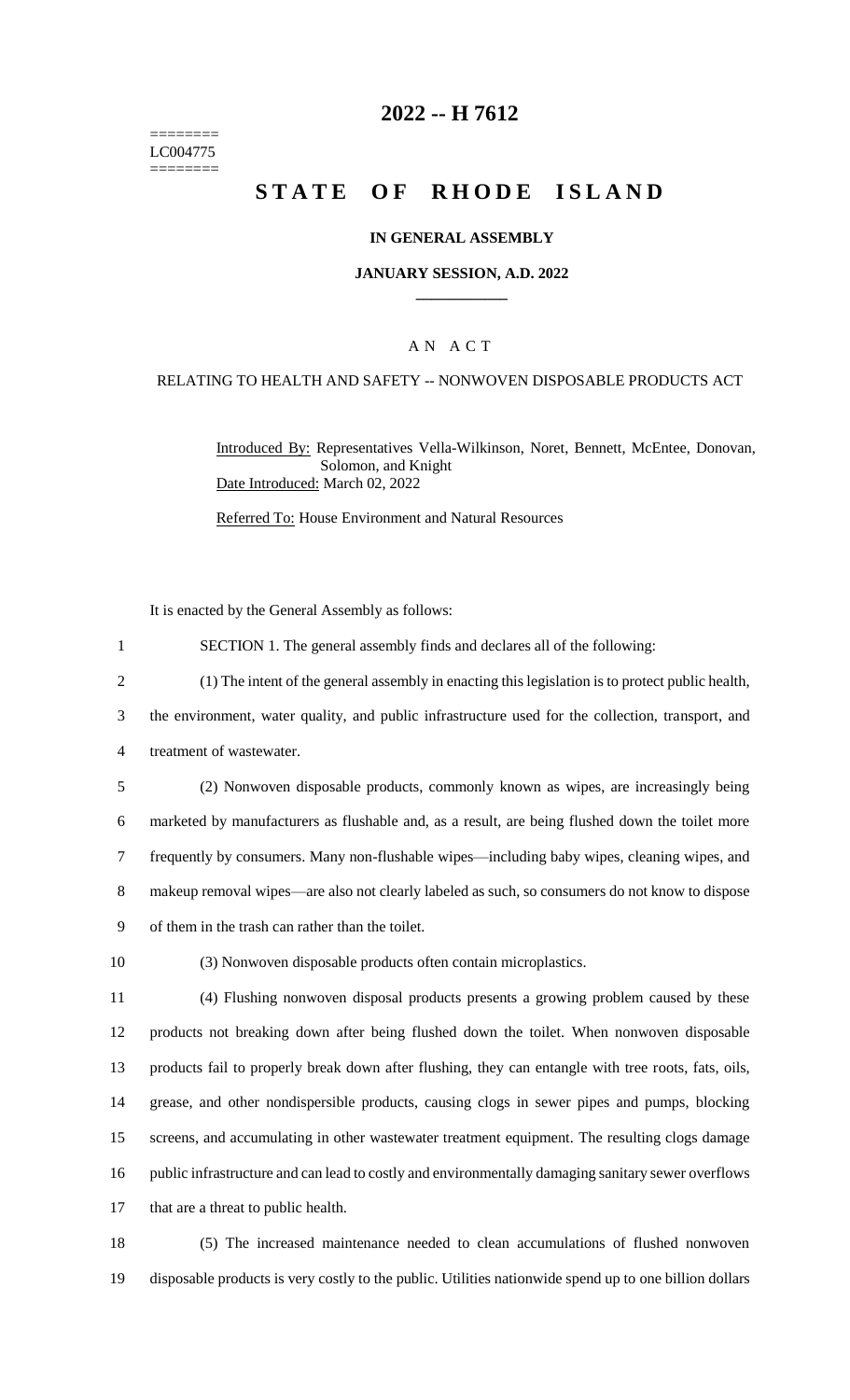(\$1,000,000,000) each year dealing with these problems.

 (6) Utility workers are placed at risk of physical injury and illness by removing sewage-soaked wipes from wastewater equipment.

 (7) Nonwoven disposable products that do not rapidly disperse in the sewer can also cause damage to private sewer laterals that result in sewage overflows and the backup of sewage into homes. These products can also cause clogs and damage to septic systems.

 (8) Wastewater treatment plants are not designed to capture microplastic materials, which can pass through sewage treatment facilities into the natural environment. These microplastic materials have been shown to have negative impacts on marine life.

 (9) Consequently, nonwoven disposable products that contain synthetic plastic fibers or other microplastic materials, or that do not rapidly disperse in the sewer, should not be marketed as flushable or sewer and septic safe.

 (10) Existing labeling of nonwoven disposable products used for personal hygiene is ineffective to educate consumers regarding proper disposal.

 (11) Public education efforts funded and administered by Rhode Island municipal wastewater treatment agencies have not resulted in significant progress in lessening the problem.

 (12) Existing state regulation of wastewater treatment facilities and commercial and industrial discharges under the National Pretreatment Program to address fats, oil, and grease and healthcare related products, including wipes, have not resulted in progress lessening the problem.

 (13) In April 2017, a group of international nonwoven fabric industry experts, known as the Association of the Nonwoven Fabrics Industry and the European Disposables and Nonwovens Association (INDA/EDANA), adopted baseline labeling requirements for nonwoven disposable products. In May 2018, INDA/EDANA published the Fourth Edition of the baseline labeling requirements.

 (14) In June 2018, a group of international wastewater infrastructure experts, known as the International Water Services Flushability Group, adopted reliable criteria for the quality and characteristics of products that can be appropriately disposed of in sanitary sewer systems.

 (15) To prevent nondispersable nonwoven disposable products from entering sewer systems and potentially causing overflows, clogs, and other costly impacts to the sewer system and to prevent negative impacts from harmful microplastics entering the environment through wastewater treatment processes, it is the intent of the general assembly to create labeling requirements that will enable consumers to easily identify which nonwoven disposable products are safe to dispose of using sanitary sewer systems.

(16) It is the intent of the general assembly in enacting this legislation to provide clear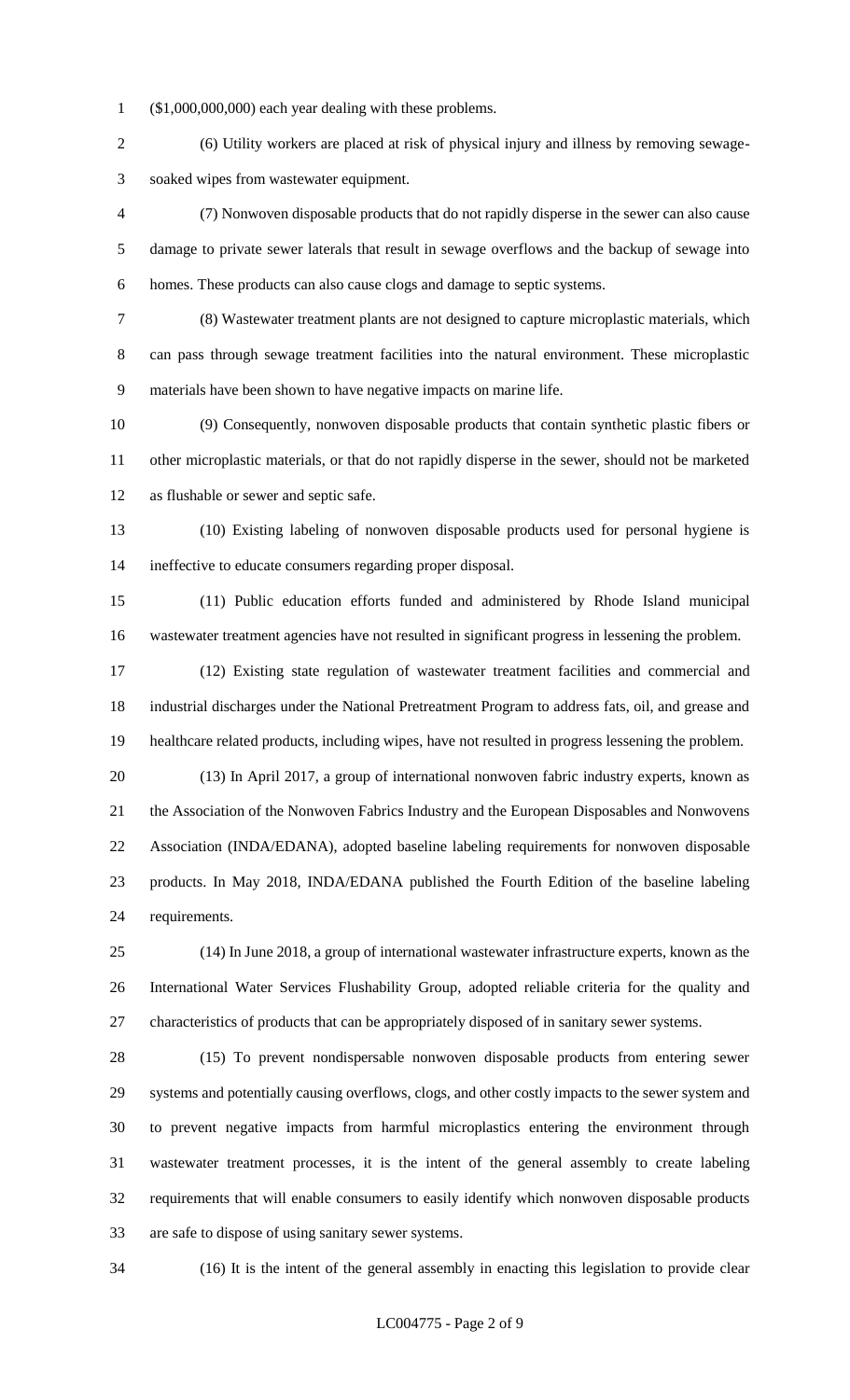| $\mathbf{1}$   | direction to manufacturers by setting performance requirements for nonwoven disposable products           |
|----------------|-----------------------------------------------------------------------------------------------------------|
| $\overline{2}$ | that are marketed for disposal to the sanitary sewer system.                                              |
| 3              | SECTION 2. Title 23 of the General Laws entitled "HEALTH AND SAFETY" is hereby                            |
| 4              | amended by adding thereto the following chapter:                                                          |
| 5              | <b>CHAPTER 97</b>                                                                                         |
| 6              | NONWOVEN DISPOSABLE PRODUCTS ACT                                                                          |
| 7              | 23-97-1. Definitions.                                                                                     |
| 8              | For the purposes of this chapter the term:                                                                |
| 9              | (1) "Covered entity" means the manufacturer of a covered product that is sold in this state               |
| 10             | or brought into the state for sale. "Covered entity" does not include a wholesaler, supplier, or retailer |
| 11             | that is not responsible for the labeling or packaging of a covered product.                               |
| 12             | (2) "Covered product " means a nonwoven disposable product manufactured after January                     |
| 13             | 1, 2023, and sold in this state or brought into the state for sale, and that is constructed from          |
| 14             | nonwoven sheets, including moist toilet tissue or cloth, that is designed, marketed to, or commonly       |
| 15             | used by the general public for personal hygiene or cleaning purposes, including, but not limited to,      |
| 16             | diaper wipes, toilet wipes, household cleaning wipes, personal care wipes, and facial wipes.              |
| 17             | Covered products include both flushable and nonflushable wipes.                                           |
| 18             | (3) "Flushable wipe" means a nonwoven disposable product that meets the definition of                     |
| 19             | performance standards as set forth in this section.                                                       |
| 20             | (4) "Label notice" means the phrase "Do Not Flush" and the size of the label notice shall                 |
| 21             | be one of the following:                                                                                  |
| 22             | (i) Equal to at least two percent $(2\%)$ of the surface area of the principal display panel;             |
| 23             | (ii) For covered products, regulated pursuant to the Federal Hazardous Substances Act                     |
| 24             | (FHSA) under the jurisdiction of the United States Consumer Product Safety Commission (16 CFR)            |
| 25             | Sec. 1500.121), if the label notice requirements in subsection $(4)(i)$ of this section would result in   |
| 26             | a type size larger than first aid instructions pursuant to the FHSA, then the type size for the label     |
| 27             | notice shall be equal to or greater than the type size required for the first aid instructions; or        |
| 28             | (iii) For covered products required to be registered by the United States Environmental                   |
| 29             | Protection Agency, under the Federal Insecticide, Fungicide, and Rodenticide Act (7 U.S.C. Sec.           |
| 30             | 136 et seq. (1996) (FIFRA), if the label notice requirements would result in a type size on the           |
| 31             | principal display panel larger than a warning pursuant to FIFRA, then the type size for the label         |
| 32             | notice shall be equal to or greater than the type size required for the "Keep Out Of Reach Of             |
| 33             | Children" statement.                                                                                      |
| 34             | (5) "Labeling requirements" means the labeling provisions defined in this section.                        |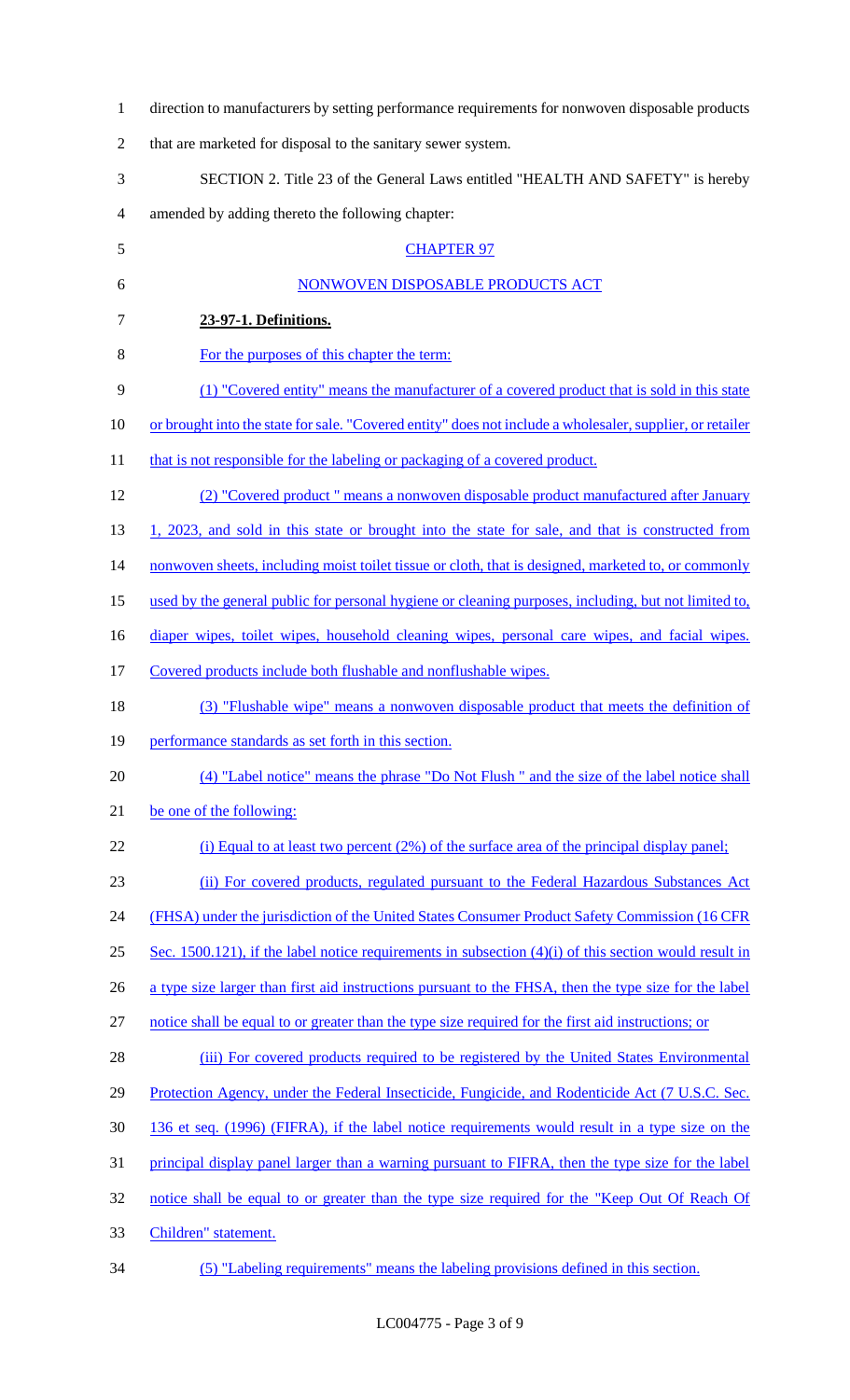(6) "Manufacturer" means any person or entity responsible for the manufacture, packaging, or labeling of a covered product. "Manufacturer" does not include a wholesaler, supplier, or retailer 3 that is not responsible for the manufacture, packaging, or labeling of a covered product. (7) "Nonflushable wipe" means a covered product that does not meet the performance standards as defined in this subsection. Nonflushable wipe also means wipes that are not manufactured or marketed to be flushed, such as premoistened wipes constructed from nonwoven sheets and designed and marketed for diapering, personal hygiene, or household hard surface cleaning purposes. (8) "Performance standards" means the testing methods and criteria for flushability 10 outlined in the most current version of or an official update to the flushability specification outlined 11 in the publicly available specification (PAS) documents published by the International Water Services Flushability Group. (9) "Principal display panel" means the side of the product package that is most likely to 14 be displayed, presented, or shown under customary conditions of display for retail sale. The term is defined further as follows: (i) In the case of a cylindrical or nearly cylindrical package, the surface area of the principal display panel, constitutes forty percent (40%) of the product package, as measured by multiplying 18 the height of the container times its circumference; and (ii) In the case of a flexible film package, in which a rectangular prism or nearly rectangular 20 prism stack of wipes is housed within such film, the surface area of the principal display panel is measured by multiplying the length times the width of the aforementioned side of the package when 22 the flexible packaging film is pressed flat against the stack of wipes on all sides of the stack. (10) "Symbol" means the "Do Not Flush" symbol, or a gender equivalent thereof, as 24 depicted in INDA/EDANA Code of Practice 2 and published within "Guidelines for Assessing the Flushability of Disposable Nonwoven Products," Edition 4, May 2018. The symbol shall be sized equal to at least two percent (2%) of the surface area of the principal display panel, except as it 27 relates to subsection  $(4)(ii)$  of this section. **23-97-2. Covered products.** (a) On and after January 1, 2023, a covered entity shall not label a covered product as safe to flush, safe for sewer systems, or safe for septic systems, unless the product is a flushable wipe. (b) On and after January 1, 2023, unless a product is a flushable wipe, a covered entity 32 shall not, in any manner, make any of the following representations regarding a covered product: 33 (1) The product can be flushed; (2) The product is safe for sewer systems;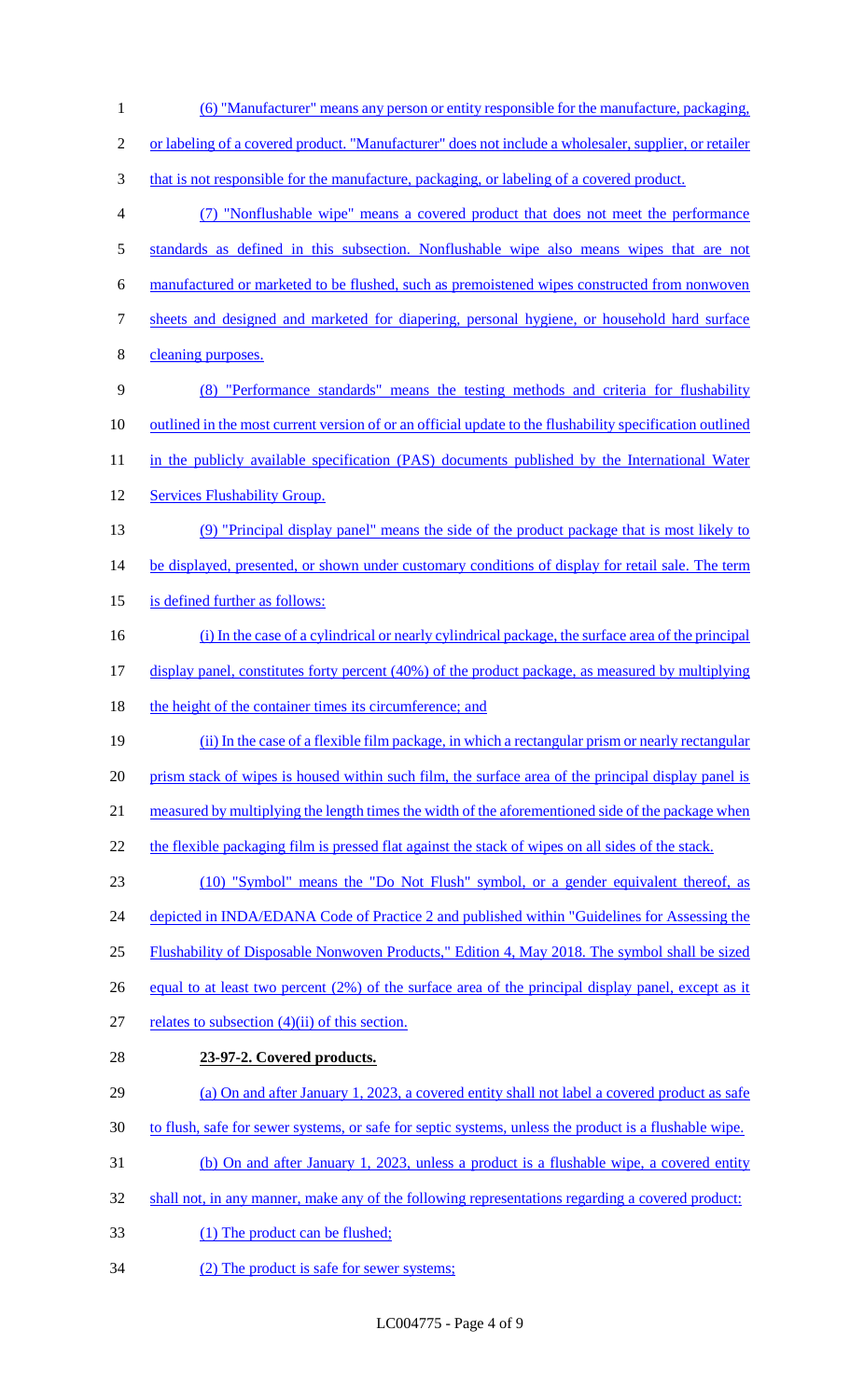- 1 (3) The product is safe for septic systems;
- 2 (4) The product breaks apart shortly after flushing;
- 3 (5) The product will not clog household plumbing systems;
- 4 (6) The product will not clog household septic systems;
- 5 (7) The product is safe for plumbing;
- 6 (8) The product is safe to flush; and
- 7 (9) The product will dissolve or disperse in interaction with water.
- 8 (c) For purposes of this section, representations include, among other things, product

9 names, labels, endorsements, depictions, illustrations, trademarks, and trade names.

- 10 (d) On and after January 1, 2023, a covered entity shall test its covered products and verify
- 11 that any covered product that is a flushable wipe meets the performance standards or comply with
- 12 the labeling requirements. By April 11, 2023, a covered entity must submit, on a form designated
- 13 by the U.S. Environmental Protection Agency ("EPA"), documentation establishing that all covered
- 14 products that are flushable wipes meet the performance standards, and must certify that all covered
- 15 products that do not meet the performance standards, comply with the labeling requirements and
- 16 that the covered entity is in compliance with the requirements of  $\S 23-97-3$ .
- 17 (5) Within ninety (90) days of publication of an update to the performance standards, a 18 covered entity shall test its covered products and verify that any covered product that is a flushable 19 wipe meets the performance standards or comply with the labeling requirements. Within thirty (30) 20 days of completion of this updated testing, a covered entity shall submit, on a form designated by 21 the EPA, documentation establishing that all covered products that are flushable wipes meet the 22 updated performance standards, and must certify that all covered products that do not meet the 23 performance standards, comply with the labeling requirements and that the covered entity is in 24 compliance with the requirements of § 23-97-3. 25 (6) For any covered product introduced for sale in this state after January 1, 2023, a covered 26 entity shall test such covered products and verify that any such covered product that is a flushable
- 27 wipe, meets the performance standards or comply with the labeling requirements. At least sixty
- 28 (60) days prior to introduction of any such covered product for sale in this state, a covered entity
- 29 shall submit, on a form designated by the US EPA, documentation establishing that all covered
- 30 products that are flushable wipes, meet the updated performance standards, and must certify that
- 31 all covered products that do not meet the performance standards, comply with the labeling
- 32 requirements and that the covered entity is in compliance with the requirements of § 23-97-3.
- 33 **23-97-3. Labeling requirements.**
- 34 (a) On and after January 1, 2023, a covered product that does not meet the performance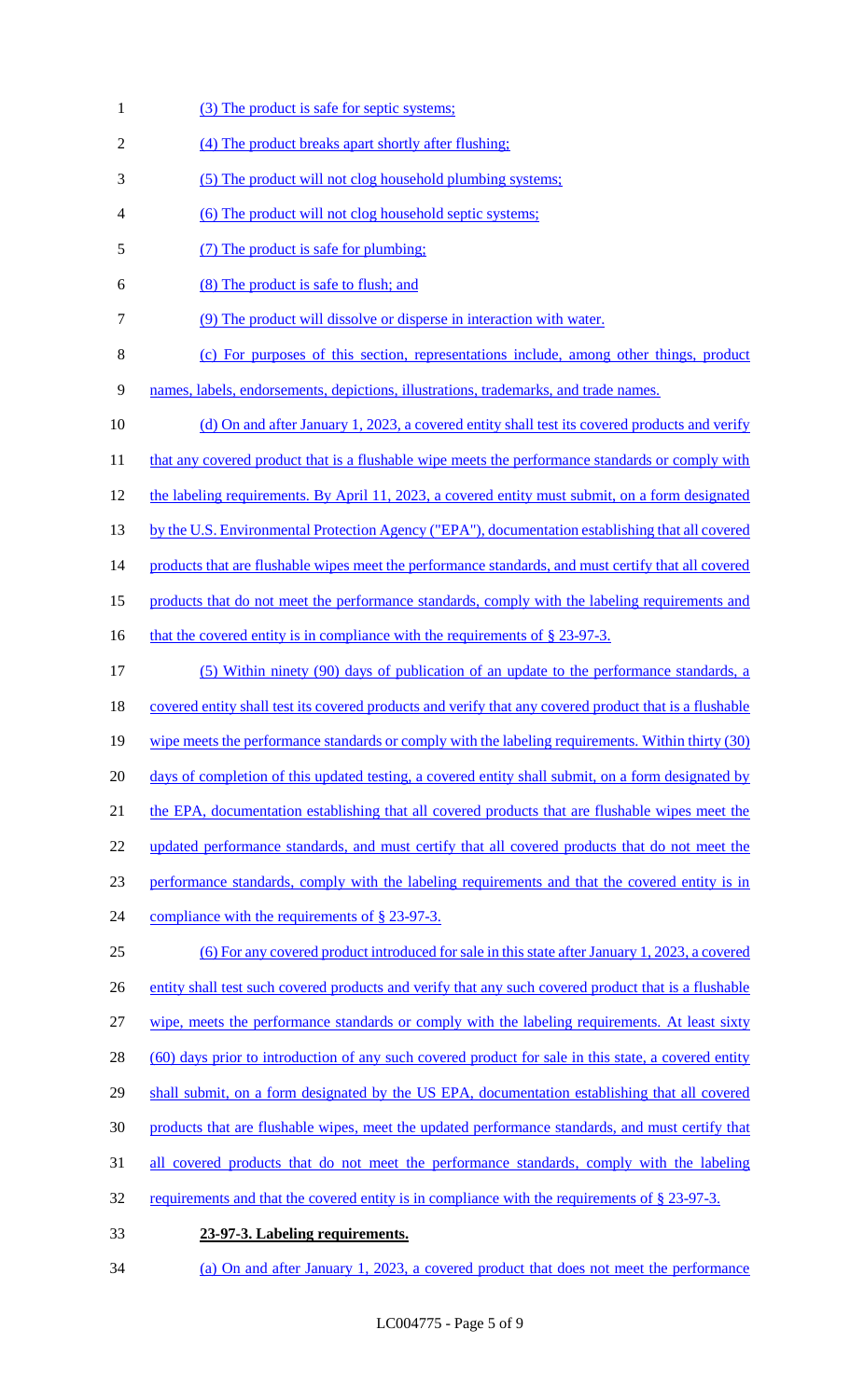standards, or that is otherwise a nonflushable wipe, shall be labeled clearly and conspicuously, in 2 adherence with the labeling requirements as follows: (1) In the case of cylindrical or near cylindrical packaging intended to dispense individual wipes, a covered entity shall comply with one of the following options: (i) Place the symbol and label notice on the principal display panel in a location reasonably viewable each time a wipe is dispensed; or (ii) Place the symbol on the principal display panel and either the symbol, label notice, or the symbol and label notice, in combination on the flip lid. In this case: (A) If the label notice does not appear on the flip lid, the label notice shall be placed on the 10 principal display panel; (B) The symbol, label notice, or the symbol and label notice in combination on the flip lid may be embossed, and in that case, are not required to comply with subsection (a)(6) of this section. (C) The symbol, label notice, or the symbol and label notice in combination on the flip lid 14 shall cover a minimum of eight percent (8%) of the surface area of the flip lid. (2) In the case of flexible film packaging intended to dispense individual wipes, a covered entity shall place the symbol on the principal display panel and dispensing side panel and place the label notice on either the principal display panel or dispensing side panel in a prominent location 18 reasonably visible to the user each time a wipe is dispensed. If the principal display panel is on the dispensing side of the package, two (2) symbols are not required. (3) In the case of refillable tubs or other rigid packaging intended to dispense individual 21 wipes and be reused by the consumer for such purpose, a covered entity shall place the symbol and 22 label notice on the principal display panel in a prominent location reasonably visible to the user each time a wipe is dispensed. (4) In the case of packaging not intended to dispense individual wipes, a covered entity shall place the symbol and label notice on the principal display panel in a prominent and reasonably 26 visible location. (5) A covered entity shall ensure the symbol is not obscured by packaging seams, folds, or other package design elements. (6) Ensure the symbol has sufficiently high contrast with the immediate background of the packaging to render it likely to be read by the ordinary individual under customary conditions of purchase and use. In the case of printed symbol, "high contrast " is defined as follows: (i) Provided with either a light symbol on a dark background or a dark symbol on a light background; and (ii) A minimum level or percentage of contrast between the symbol artwork and the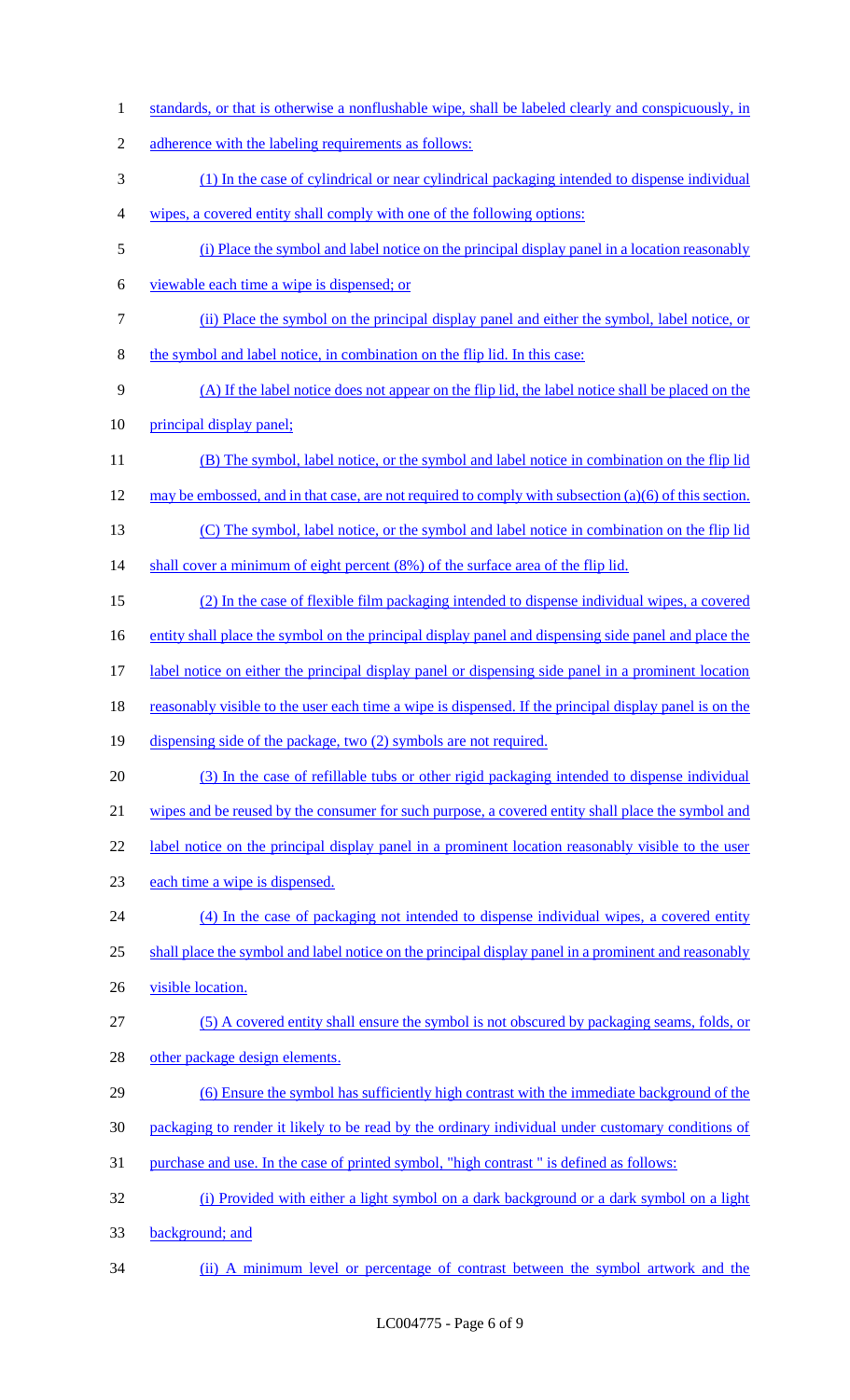- 1 background of at least seventy percent (70%). Contrast in percent is determined by:
- 2 (A) Contrast =  $(B1 B2)$  x 100 / B1; and 3 (B) Where  $B1 =$  light reflectance value of the lighter area and  $B2 =$  light reflectance value 4 of the darker area; and 5 (b) Beginning January 1, 2023, no package or box containing a covered product that does 6 not meet the performance standards, or that is otherwise a nonflushable wipe, manufactured on or 7 before the effective date of this section, may be offered for distribution or sale in the state, unless 8 the product packaging complies with the labeling requirements in subsection (a) of this section. 9 (c) For covered products that do not meet the performance standards, or that are otherwise 10 nonflushable wipes, sold in bulk at retail, both the package purchased in the store and the individual 11 packages contained within, shall comply with the requirements in subsection (a) of this section, 12 applicable to the particular packaging types. 13 (d) A covered entity, directly or through any corporation, partnership, subsidiary, division, 14 trade name, or association in connection to the manufacturing, labeling, packaging, advertising, 15 promotion, offering for sale, sale, or distribution of a covered product that does not meet the 16 performance standards, or that is otherwise a nonflushable wipe, shall not make any representation 17 in any manner, expressly or by implication, including through the use of a product name, 18 endorsement, depiction, illustration, trademark, or trade name, about the flushable attributes, 19 benefits, performance, or efficacy of a nonflushable wipe. 20 **23-97-4. Enforcement.** 21 (a) The Rhode Island department of environmental management (DEM) has concurrent 22 and exclusive authority to enforce this chapter and to collect civil penalties for a violation of this 23 chapter, subject to the conditions of this section. 24 (b) A person who violates this chapter may be enjoined in any court of competent 25 jurisdiction.  $26$  (c)(1) A person who violates this chapter may be liable for a civil penalty, not to exceed 27 two thousand five hundred dollars (\$2,500) for each violation. That civil penalty may be assessed 28 and recovered in a civil action brought in any court of competent jurisdiction. 29 (2) A specific violation is deemed to have occurred upon the sale of a noncompliant product 30 package. The repeated sale of the same noncompliant product package is considered part of the 31 same, single violation. 32 (3) In assessing the amount of a civil penalty for a violation of this chapter, the court shall 33 consider all of the following: 34 (i) The nature, circumstances, extent, and gravity of the violation;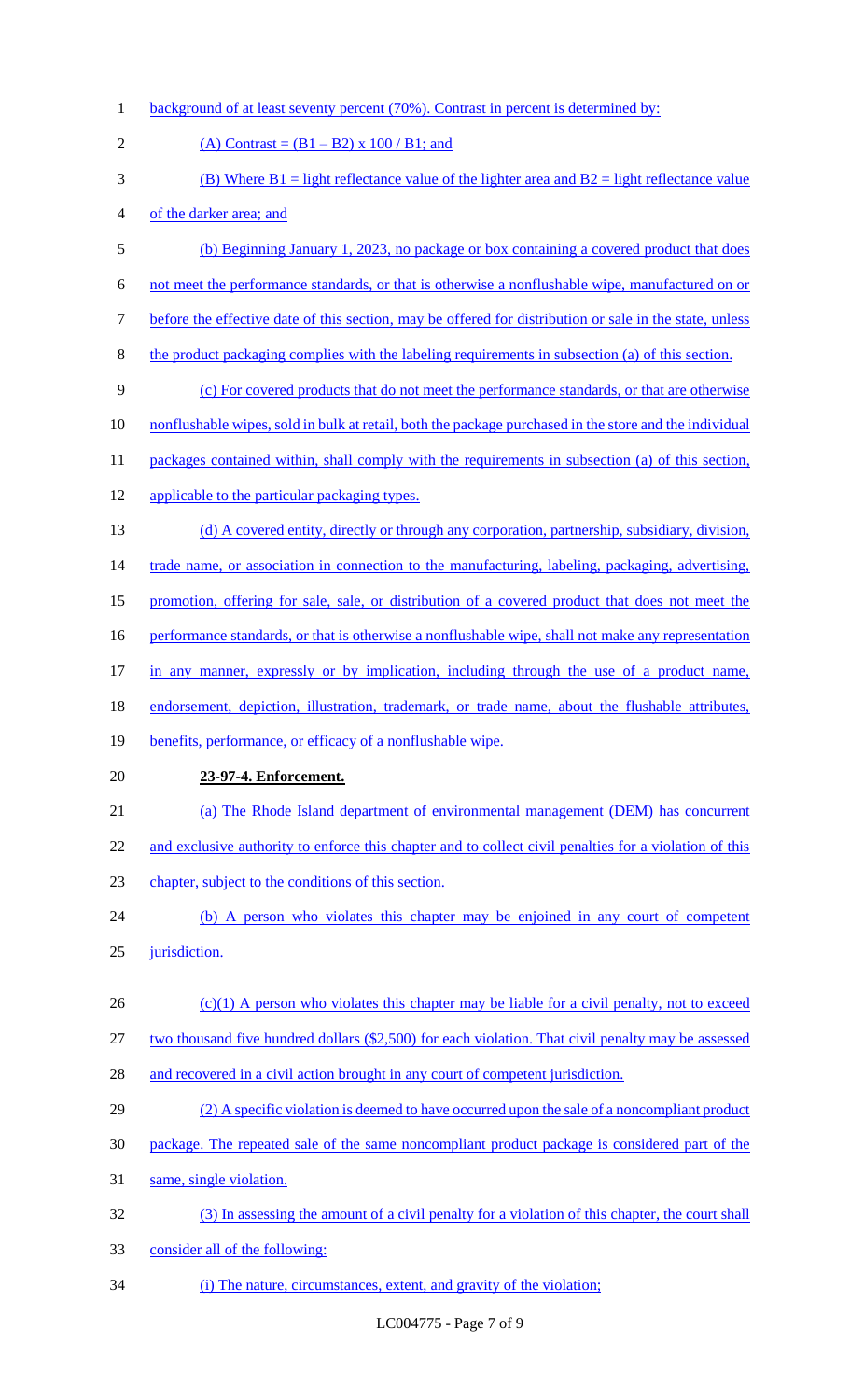1 (ii) The violator's past and present efforts to prevent, abate, or clean up conditions posing 2 a threat to the public health or safety or the environment; 3 (iii) The violator's ability to pay the proposed penalty; 4 (iv) The effect that the proposed penalty would have on the violator and the community as 5 a whole; 6 (v) Whether the violator took good faith measures to comply with this chapter and when 7 these measures were taken; 8 (vi) The deterrent effect that the imposition of the penalty would have on both the violator 9 and the regulated community as a whole; and 10 (vii) Any other factor that justice may require. 11 (d) DEM may refer violations of this chapter to the attorney general for enforcement, and 12 actions may be brought pursuant to this section by the attorney general in the name of the people 13 of the state in any court of competent jurisdiction. 14 (e) Any civil penalties collected pursuant to this section shall be paid to the enforcing 15 governmental entity that brought the action. 16 (f) The remedies provided by this section are not exclusive and are in addition to the 17 remedies that may be available, pursuant to state consumer protection laws or other consumer 18 protection laws, if applicable. 19 (g) In addition to penalties recovered under this section, the enforcing government entity 20 may recover reasonable enforcement costs and attorneys' fees from the liable covered entity. 21 **23-97-5. Severability.** 22 If any provision of this chapter or the application thereof to any person or circumstances is 23 held invalid, such invalidity shall not affect other provisions or application of the chapter, which 24 can be given effect without the invalid provision or application and to this end the provisions of 25 this chapter are declared to be severable. 26 SECTION 3. This act shall take effect upon passage.

#### ======== LC004775 ========